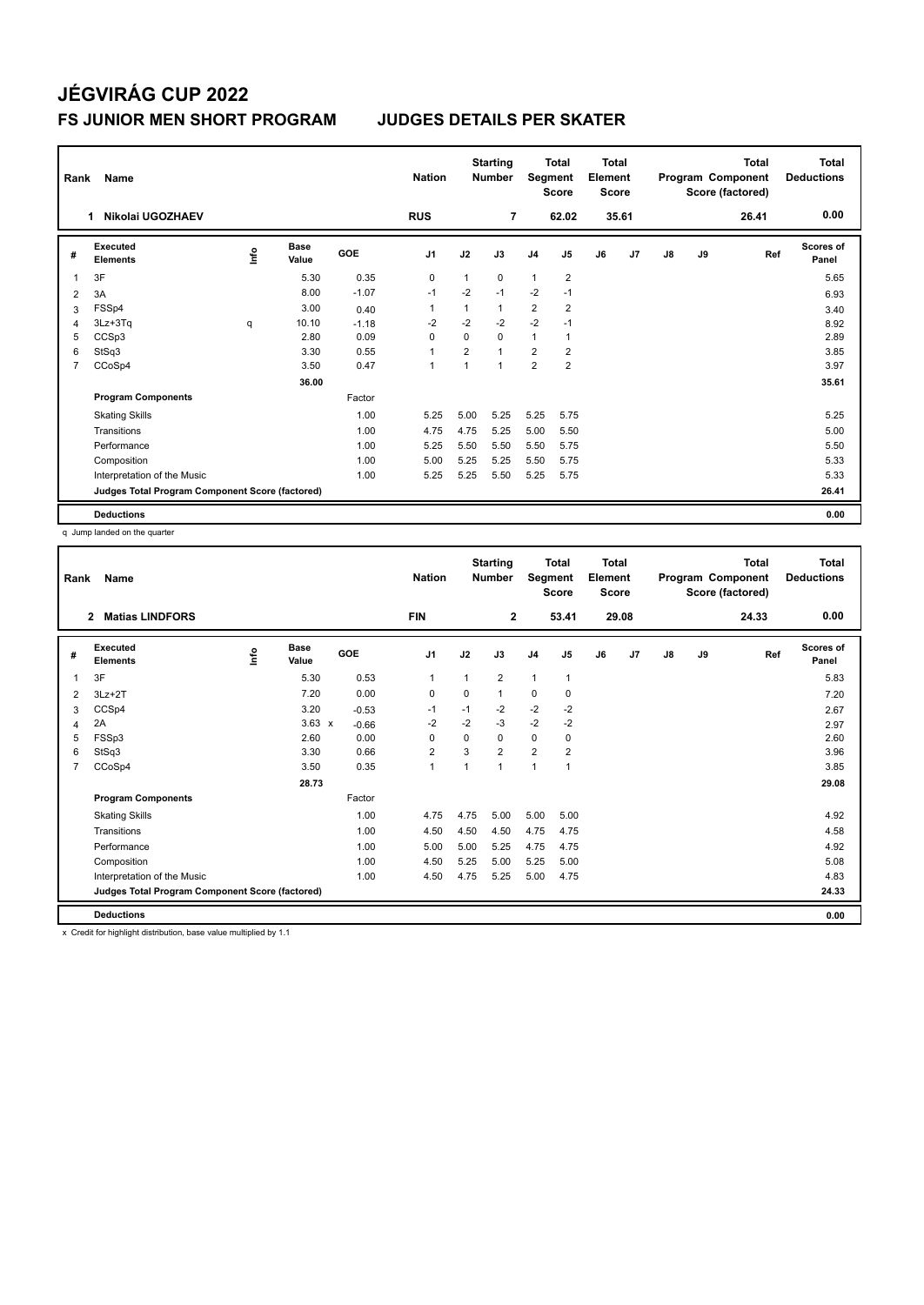# **JÉGVIRÁG CUP 2022 FS JUNIOR MEN SHORT PROGRAM JUDGES DETAILS PER SKATER**

| Rank | Name                                            |      |                      |            | <b>Nation</b>  |             | <b>Starting</b><br><b>Number</b> | Segment        | <b>Total</b><br><b>Score</b> | <b>Total</b><br>Element<br><b>Score</b> |                |               |    | Total<br>Program Component<br>Score (factored) | <b>Total</b><br><b>Deductions</b> |
|------|-------------------------------------------------|------|----------------------|------------|----------------|-------------|----------------------------------|----------------|------------------------------|-----------------------------------------|----------------|---------------|----|------------------------------------------------|-----------------------------------|
|      | <b>Kyrylo MARSAK</b><br>3                       |      |                      |            | <b>UKR</b>     |             | 3                                |                | 50.92                        |                                         | 28.18          |               |    | 23.74                                          | $-1.00$                           |
| #    | Executed<br><b>Elements</b>                     | ١nf٥ | <b>Base</b><br>Value | <b>GOE</b> | J <sub>1</sub> | J2          | J3                               | J <sub>4</sub> | J5                           | J6                                      | J <sub>7</sub> | $\mathsf{J}8$ | J9 | Ref                                            | Scores of<br>Panel                |
| 1    | 3A                                              |      | 8.00                 | $-4.00$    | $-5$           | $-5$        | $-5$                             | $-5$           | $-5$                         |                                         |                |               |    |                                                | 4.00                              |
| 2    | $3Lz + 3T$                                      |      | 10.10                | 0.00       | $\Omega$       | $\Omega$    | $\Omega$                         | 0              | $\mathbf 0$                  |                                         |                |               |    |                                                | 10.10                             |
| 3    | FSSp4                                           |      | 3.00                 | 0.40       | -1             | $\Omega$    | $\overline{2}$                   | 1              | $\overline{2}$               |                                         |                |               |    |                                                | 3.40                              |
| 4    | 2F                                              |      | 1.98 x               | 0.00       | $\Omega$       | $\Omega$    | $\Omega$                         | $\Omega$       | $\Omega$                     |                                         |                |               |    |                                                | 1.98                              |
| 5    | CCSp3                                           |      | 2.80                 | 0.09       | 0              | $\mathbf 0$ | $\Omega$                         | $\mathbf{1}$   |                              |                                         |                |               |    |                                                | 2.89                              |
| 6    | StSq2                                           |      | 2.60                 | $-0.09$    | 0              | $-2$        | $\mathbf 0$                      | $-1$           | 0                            |                                         |                |               |    |                                                | 2.51                              |
| 7    | CCoSp3                                          |      | 3.00                 | 0.30       | $\overline{1}$ | $\mathbf 0$ | $\mathbf{1}$                     | $\mathbf{1}$   | $\overline{2}$               |                                         |                |               |    |                                                | 3.30                              |
|      |                                                 |      | 31.48                |            |                |             |                                  |                |                              |                                         |                |               |    |                                                | 28.18                             |
|      | <b>Program Components</b>                       |      |                      | Factor     |                |             |                                  |                |                              |                                         |                |               |    |                                                |                                   |
|      | <b>Skating Skills</b>                           |      |                      | 1.00       | 5.25           | 4.50        | 4.75                             | 4.75           | 5.00                         |                                         |                |               |    |                                                | 4.83                              |
|      | Transitions                                     |      |                      | 1.00       | 4.75           | 4.00        | 4.50                             | 4.50           | 4.75                         |                                         |                |               |    |                                                | 4.58                              |
|      | Performance                                     |      |                      | 1.00       | 5.00           | 4.25        | 4.75                             | 4.75           | 5.00                         |                                         |                |               |    |                                                | 4.83                              |
|      | Composition                                     |      |                      | 1.00       | 4.75           | 4.50        | 4.75                             | 4.75           | 5.25                         |                                         |                |               |    |                                                | 4.75                              |
|      | Interpretation of the Music                     |      |                      | 1.00       | 4.50           | 4.00        | 4.75                             | 5.00           | 5.25                         |                                         |                |               |    |                                                | 4.75                              |
|      | Judges Total Program Component Score (factored) |      |                      |            |                |             |                                  |                |                              |                                         |                |               |    |                                                | 23.74                             |
|      | <b>Deductions</b>                               |      | Falls:               | $-1.00$    |                |             |                                  |                |                              |                                         |                |               |    |                                                | $-1.00$                           |

x Credit for highlight distribution, base value multiplied by 1.1

| Rank           | Name                                            |      |                      |            | <b>Nation</b>  |          | <b>Starting</b><br><b>Number</b> |                | <b>Total</b><br>Segment<br><b>Score</b> |    | <b>Total</b><br>Element<br><b>Score</b> |               |    | <b>Total</b><br>Program Component<br>Score (factored) | Total<br><b>Deductions</b> |
|----------------|-------------------------------------------------|------|----------------------|------------|----------------|----------|----------------------------------|----------------|-----------------------------------------|----|-----------------------------------------|---------------|----|-------------------------------------------------------|----------------------------|
|                | <b>Daniel KORABELNIK</b><br>4                   |      |                      |            | <b>LTU</b>     |          | 1                                |                | 41.86                                   |    | 21.45                                   |               |    | 20.41                                                 | 0.00                       |
| #              | <b>Executed</b><br><b>Elements</b>              | info | <b>Base</b><br>Value | <b>GOE</b> | J <sub>1</sub> | J2       | J3                               | J <sub>4</sub> | J5                                      | J6 | J7                                      | $\mathsf{J}8$ | J9 | Ref                                                   | <b>Scores of</b><br>Panel  |
| 1              | 2A                                              |      | 3.30                 | 0.11       | 0              | 0        | $\mathbf{1}$                     | $\mathbf{1}$   | $\mathbf 0$                             |    |                                         |               |    |                                                       | 3.41                       |
| 2              | 3Tq+2Lo                                         | q    | 5.90                 | $-0.84$    | $-2$           | $-3$     | $-2$                             | $-2$           | $-2$                                    |    |                                         |               |    |                                                       | 5.06                       |
| 3              | FSSp3                                           |      | 2.60                 | 0.00       | $\Omega$       | $\Omega$ | 0                                | $\mathbf{1}$   | 0                                       |    |                                         |               |    |                                                       | 2.60                       |
| 4              | StSq2                                           |      | 2.60                 | 0.00       | 0              | 0        | 0                                | $\mathbf 0$    | 0                                       |    |                                         |               |    |                                                       | 2.60                       |
| 5              | 2F                                              |      | $1.98 \times$        | 0.00       | $\Omega$       | $-1$     | $\Omega$                         | $\Omega$       | $\Omega$                                |    |                                         |               |    |                                                       | 1.98                       |
| 6              | CCS <sub>p2</sub>                               |      | 2.30                 | 0.00       | 0              | 0        | $-1$                             | $\mathbf 0$    | 0                                       |    |                                         |               |    |                                                       | 2.30                       |
| $\overline{7}$ | CCoSp4                                          |      | 3.50                 | 0.00       | 0              | $\Omega$ | $\Omega$                         | $\mathbf 0$    | 0                                       |    |                                         |               |    |                                                       | 3.50                       |
|                |                                                 |      | 22.18                |            |                |          |                                  |                |                                         |    |                                         |               |    |                                                       | 21.45                      |
|                | <b>Program Components</b>                       |      |                      | Factor     |                |          |                                  |                |                                         |    |                                         |               |    |                                                       |                            |
|                | <b>Skating Skills</b>                           |      |                      | 1.00       | 4.25           | 4.25     | 4.00                             | 4.50           | 4.25                                    |    |                                         |               |    |                                                       | 4.25                       |
|                | Transitions                                     |      |                      | 1.00       | 3.75           | 3.50     | 3.75                             | 4.25           | 4.00                                    |    |                                         |               |    |                                                       | 3.83                       |
|                | Performance                                     |      |                      | 1.00       | 4.25           | 3.50     | 4.00                             | 4.25           | 4.00                                    |    |                                         |               |    |                                                       | 4.08                       |
|                | Composition                                     |      |                      | 1.00       | 4.00           | 4.25     | 4.25                             | 4.25           | 4.25                                    |    |                                         |               |    |                                                       | 4.25                       |
|                | Interpretation of the Music                     |      |                      | 1.00       | 3.75           | 3.50     | 4.00                             | 4.50           | 4.25                                    |    |                                         |               |    |                                                       | 4.00                       |
|                | Judges Total Program Component Score (factored) |      |                      |            |                |          |                                  |                |                                         |    |                                         |               |    |                                                       | 20.41                      |
|                | <b>Deductions</b>                               |      |                      |            |                |          |                                  |                |                                         |    |                                         |               |    |                                                       | 0.00                       |
|                |                                                 | .    | $\sim$ $\sim$        | .          |                |          |                                  |                |                                         |    |                                         |               |    |                                                       |                            |

x Credit for highlight distribution, base value multiplied by 1.1 q Jump landed on the quarter